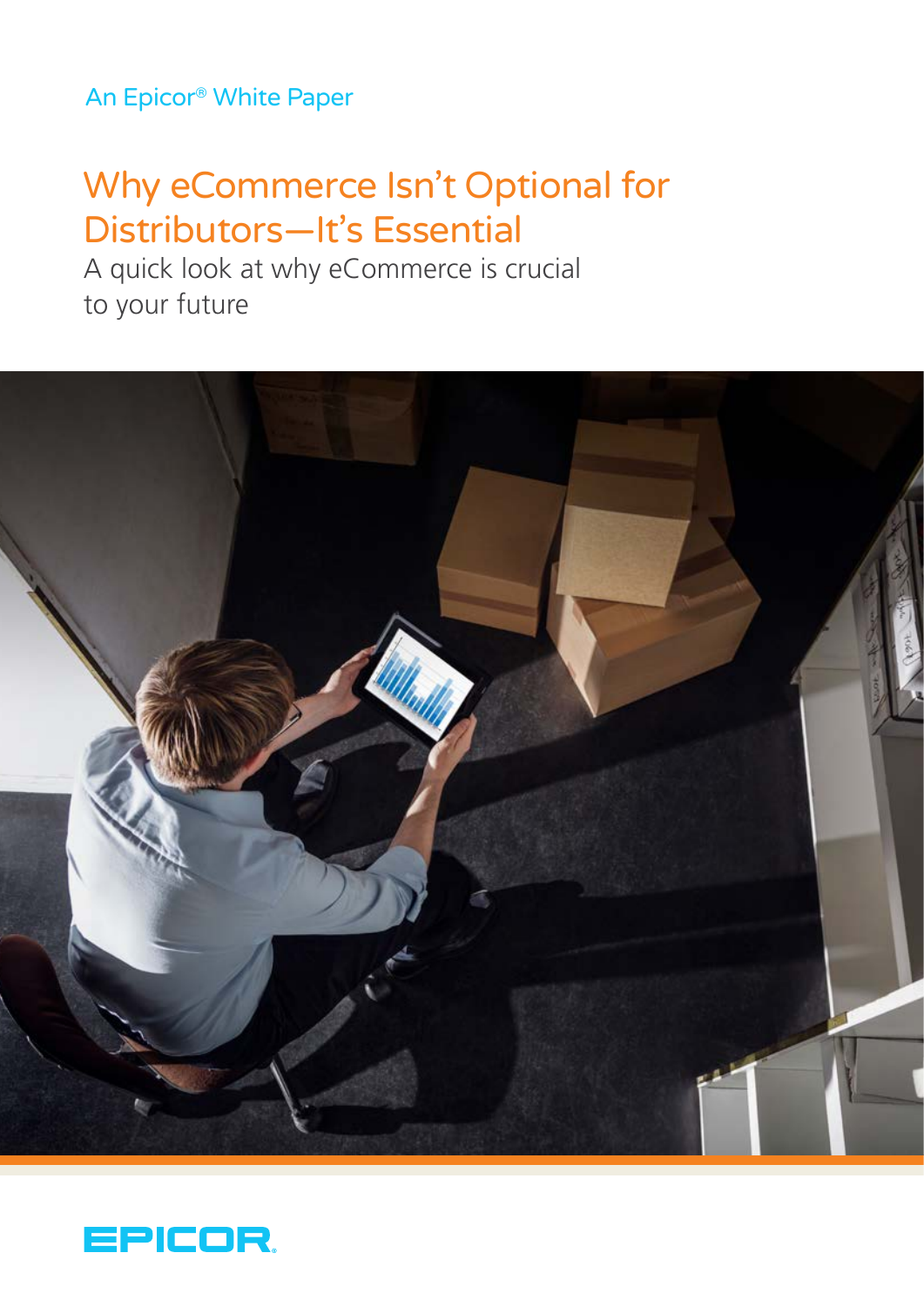

# Table of Contents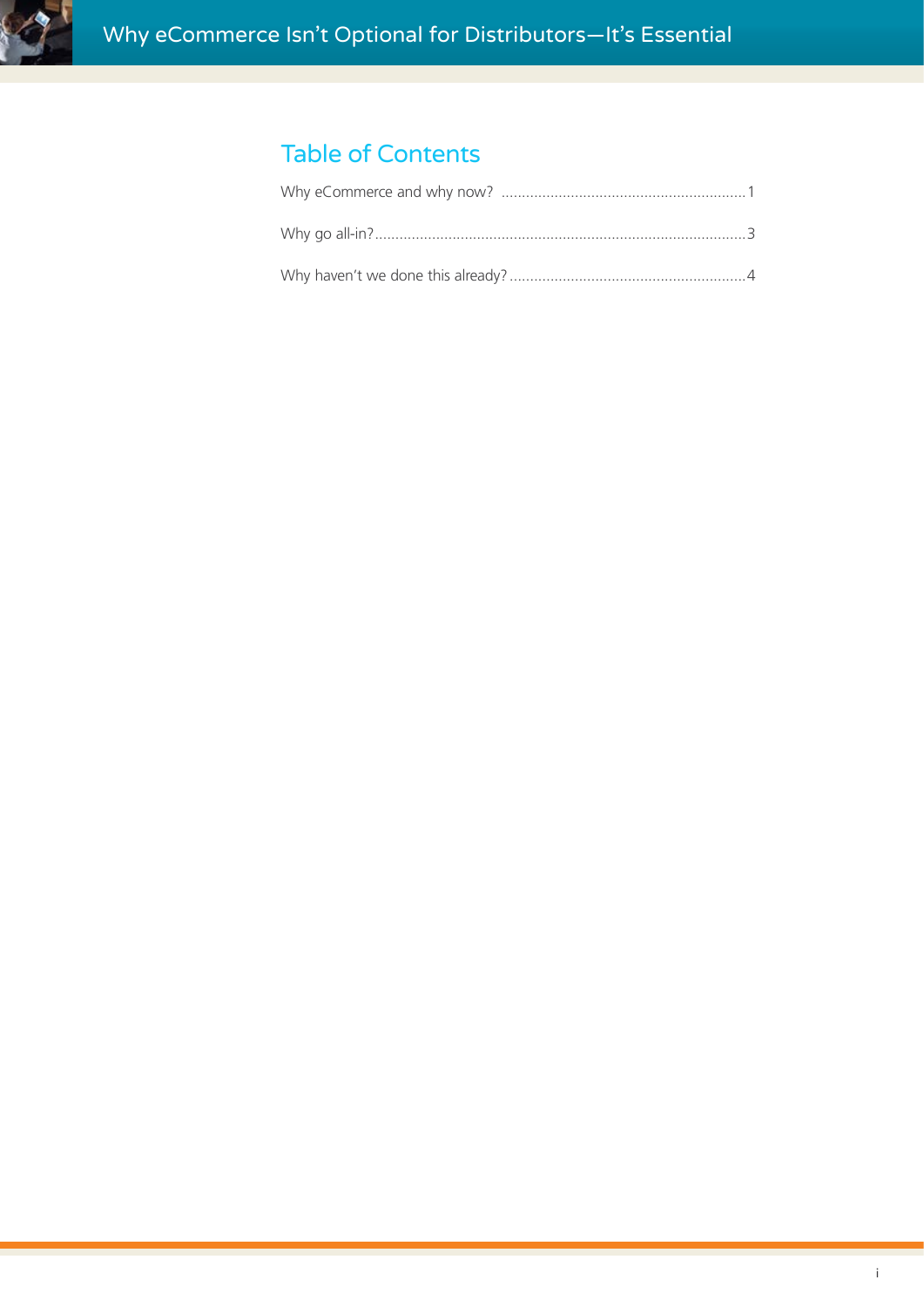<span id="page-2-0"></span>



## Why eCommerce and why now?

If you've ever purchased so much as a printed t-shirt online, you understand eCommerce. Understanding how to make it work for your distribution operation is an entirely different story.

#### **It's where commerce—and your competition—is headed**

The world is shifting from catalogs and cold calls to an era of convenience for the customer, and while eCommerce was once a fringe B2B sales channel for distributors, the convenience it allows is elevating it into the buying method of choice for B2B customers.<sup>1</sup>

Your buyers have been trained to expect seamless, high-quality online purchasing experiences, and they're beginning to look for a similarly simple, elegant experience when they make B2B buying decisions.<sup>1</sup>

This shift in consumer expectations is driving B2B companies online, and a majority of them (57%) believe the shift in commerce from offline to online will be rapid.<sup>2</sup>

This means that more than half of your competition could be gaining an advantage over you in the marketplace. With experts saying U.S. B2B eCommerce will reach \$1.13 trillion by 2020<sup>3</sup>, you can't afford to do things the old way. You also can't afford to do them halfway.

The use of eCommerce is growing at a rate of 19% per year. It currently drives 41% of B2B revenue. 53% of customers will be purchasing online by 2017. It was a top-priority investment for wholesale distribution executives in 2016.

Source: Forrester Research, 2016

#### **It's good for business**

Customer orders might not require a lot of hand-holding in your current distribution setup, but it requires far less to have customers take care of themselves. Simply put—you still need to offer great customer service, but eCommerce means more customers are serving themselves.

In a consumer-focused, dynamic online environment, your customers can find what they need, discover what they want, and efficiently make purchases—without taking a moment of your time. When you're saving time, you're saving money. It's the perfect scenario:

- $\blacktriangleright$  It's easier for your customers to buy from you
- It takes fewer resources to sell more product
- Your sales reps will have more time to focus on higher-margin key accounts

Cost-effective, self-serve, online-only environments are the perfect—and therefore preferred shopping option for the distribution industry, and your customers are making the switch.

<sup>1</sup> The Changing Landscape of B2B eCommerce, Magento and MarketingProfs (date?)

<sup>2</sup> MarketingProfs, How B2B Commerce is Changing, 2013

<sup>&</sup>lt;sup>3</sup> 2016 Forrester Research, Inc.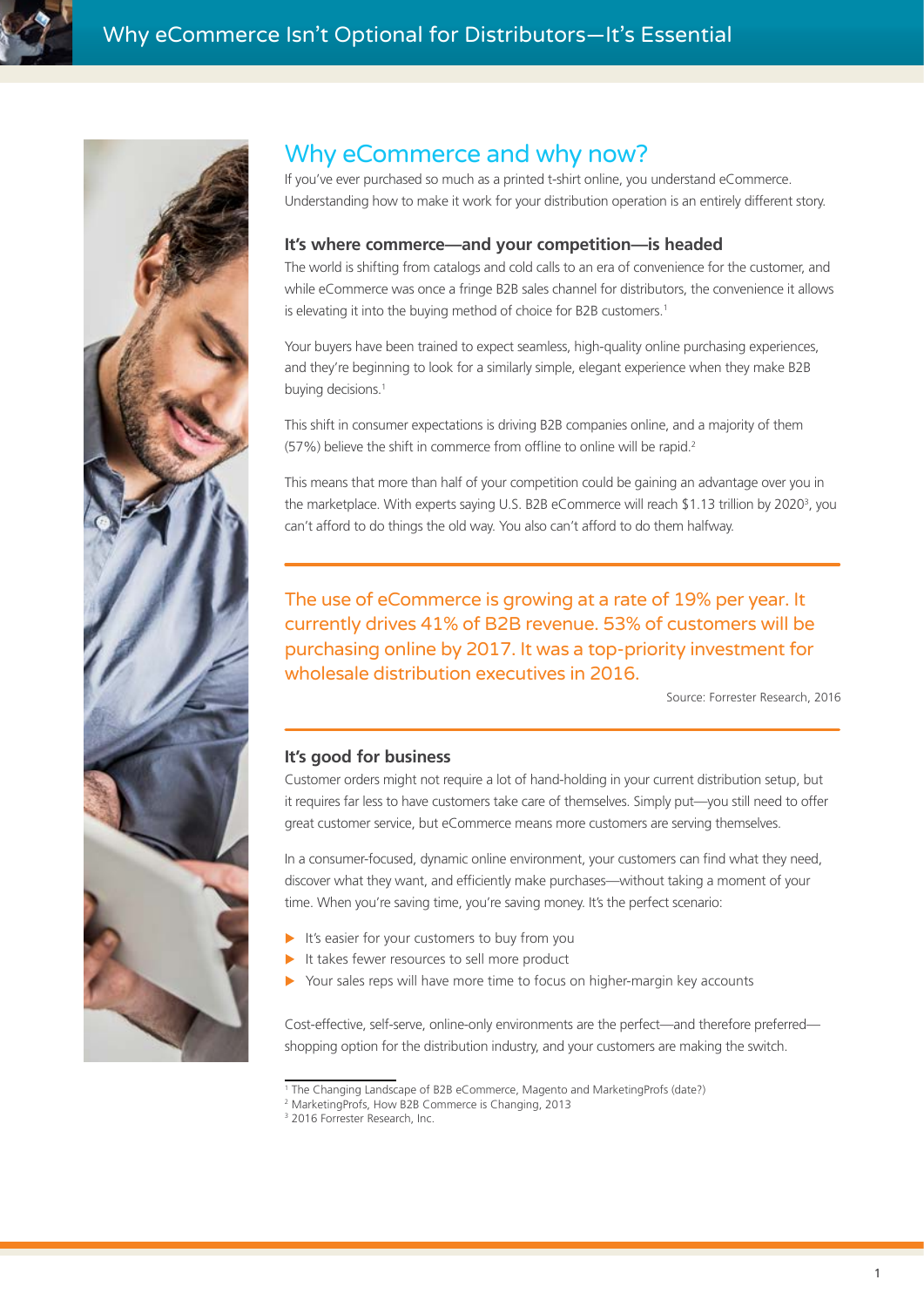More than 70% of customers frequently or very frequently use electronic methods for shopping. Only 37% frequently or very frequently use print methods for shopping. It's a significant shift away from people and print in the last two years.

> Source: 2016 State of eCommerce in Distribution, Copyright © 2016 by Gale, Media, Inc. All rights reserved.

#### **It's the new norm**

It's impossible to deny the shift to online shopping and irresponsible to call it simply a trend. Three sub-trends are, however, having a significant impact on how, when, and where B2B companies sell their products and services.

- 1. Infrastructure—Today, innovation in back-end infrastructure has made it easier than ever for B2B companies to quickly and affordably create fluid, comprehensive online shopping experiences.
- 2. Mobility—69% of B2B companies expect to stop publishing print catalogues within the next three to five years, moving instead to mobile-friendly versions that can be viewed on tablets or mobile devices<sup>4</sup>
- 3. Procurement processes—57% of business buyers currently purchase goods for their companies online, and 37% expect to spend more of their annual budgets through online platforms in the next year.<sup>5</sup>

#### **It's changed the distribution landscape**

Do you remember the shoe salesman? He used to come out with a mountain of boxes under his arms and work you through each pair. Maybe you maintain a sentimental recollection for this level of service, but when you think about it in practical terms, it's just plain easier and faster to find your shoes yourself.

The same is true with eCommerce. It's changing how you find, engage, and retain customers changing, in fact, your relationship with customers and the skills your people need to serve them in a self-serve environment.

eCommerce gives you a way to grow while lowering costs and increasing customer satisfaction. It is now a necessary business tool. Further, eCommerce is radically transforming how distributors do their jobs.

<sup>4</sup> Forrester Research, The New and Emerging World of B2B Commerce, 2014

<sup>5</sup> Acquity Group, 2013 State of B2B Procurement Study, 2013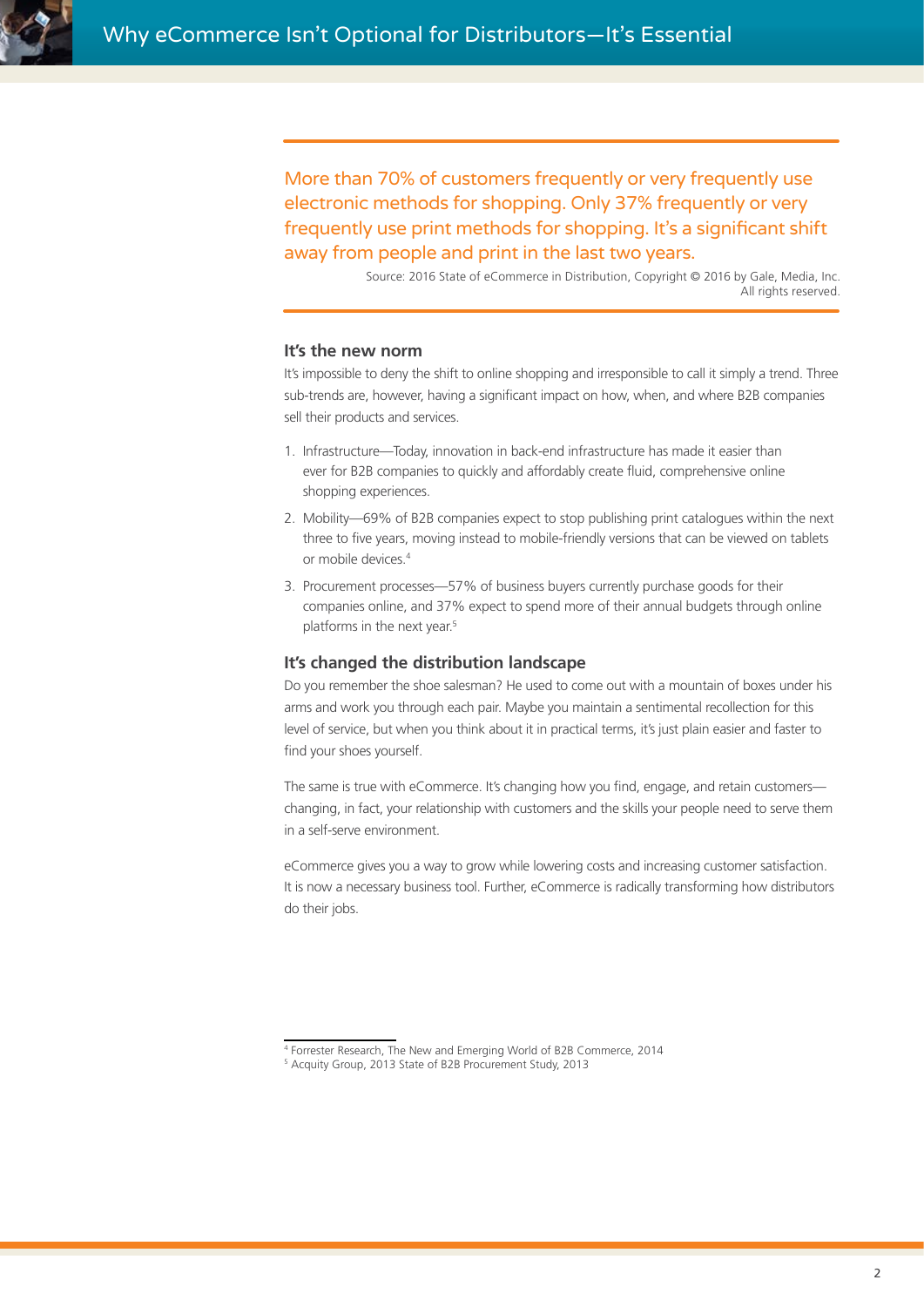<span id="page-4-0"></span>

### Why go all-in?

It's not hard to find an e-storefront "quick fix" to which you can affix your logo and start building online inventory, but doing so is like having the neighbor kid build your website—just because it's convenient, it doesn't mean it's good. If your eCommerce solution doesn't stand out, you won't be able to compete.

#### **The market will hold you to a B2C-like standard**

Your B2B customers are also everyday B2C consumers. They buy clothes and cat food and even cars online. They read and research, and if your site is difficult to navigate or the checkout experience is cumbersome, they'll find competitors who do it better. They are just like you, in other words, and just like every other shopper.

If they have your website open in one window, they likely also have their favorite consumer website open in another window. To compete in this environment, your eCommerce experience must work like the world of B2C.

Like the rest of us, your buyers have been trained by Amazon and eBay, and they expect online shopping to be effortless, elegant and simple—no matter whose site they're shopping. Like Amazon (and other major players like Grainger), some distributors have already mastered the consumer-like feel of B2B eCommerce.

#### **It is the era of the customer**

The customer is always right, it's just that "right" now means more than it used to. In this new age of consumer demand, you face:

- $\triangleright$  Radically changing B2B buyer preferences
	- 74% of B2B buyers report researching at least half of their work purchases online<sup>6</sup>
	- The number of B2B buyers who will complete at least half of their work purchases online is expected to increase from 32% in 2014 to 53% by 20177
	- B2B buyers are increasingly using mobile devices to both research and buy online<sup>8</sup>

<sup>6</sup> "US B2B eCommerce Forecast: 2015 To 2020" Forrester report

<sup>7</sup> Forrester/Internet Retailer Q4 2015 Global B2B Buy-Side Online Survey

<sup>8</sup> "Digital Is Busy Transforming B2B Commerce" Forrester report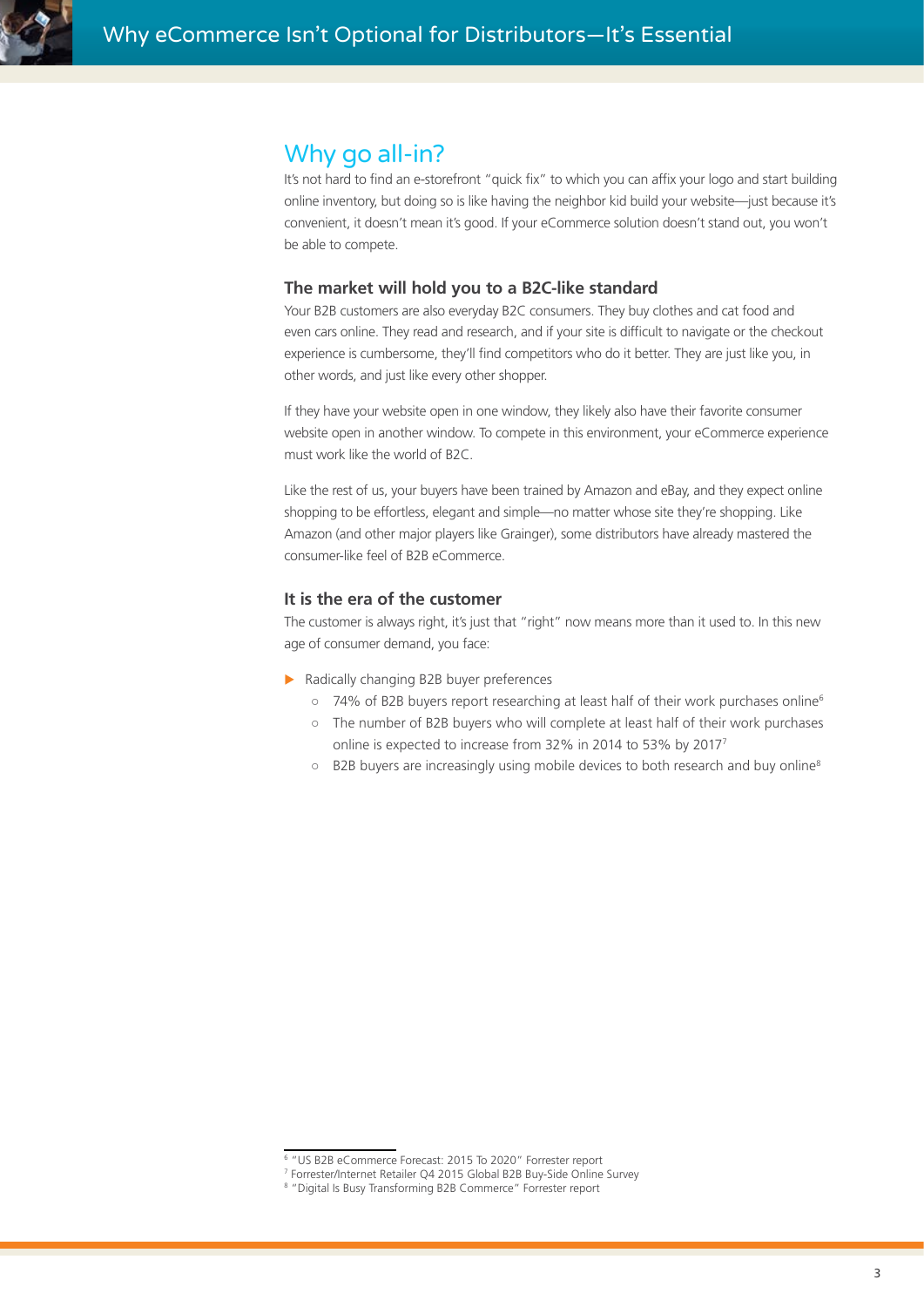<span id="page-5-0"></span>

- $\triangleright$  Demand for Amazon-like customer experiences
	- B2B buyers insist that B2B eBusiness and channel strategy professionals match B2C companies like Amazon by incorporating B2C tenets of price transparency, immediacy, and convenience into their core buyer experiences<sup>8</sup>
	- Most B2B eCommerce executives claim that they fall well short of matching Amazon's customer experience standard<sup>8</sup>
	- Market-leading B2B companies must meet B2C levels of customer experience expectation by weaving proven principles of interactivity, personalization, and network participation into their websites<sup>9</sup>
- Pressure to leverage game-changing new customer engagement efficiencies
	- Distribution eCommerce executives are reducing acquisition and retention costs by converting full-serve customers into partial or total self-serve customers<sup>1</sup>
	- They are also leveraging the business side of technology to drive innovation in hardware and software tool sets<sup>10</sup>
	- By establishing viable and cost-efficient self-serve channels, B2B companies are now more effectively capturing difficult-to-reach low-frequency and low-volume purchasers<sup>11</sup>

#### **Half-measures won't keep up**

It's clear that things are changing, but how quickly can you expect the transformation? Studies show the transformation has already begun.

According to the Gartner article "Magic Quadrant for Digital Commerce":

- $\triangleright$  By 2018, more than 50% of commerce sites will integrate technologies from more than 15 vendors to deliver a digital customer experience
- $\triangleright$  By 2018, 40% of B2B digital commerce sites will use price optimization algorithms and configure/price/quote (CPQ) tools to dynamically calculate and deliver product pricing
- $\triangleright$  By 2020, smart personalization engines used to recognize customer intent will enable digital businesses to increase their profits by up to 15%

### Why haven't we done this already?

Change on this scale is difficult for every company—even when it makes your job easier and increases your revenue—but that doesn't mean you have to go through it alone.

According to a July 2016, Mint Jutras study, 57% of distributors surveyed recognized that they were unprepared for the digital economy. Only 4.3% of companies like yours get more than 40% of their revenues from eCommerce.<sup>12</sup>

You aren't alone, and while it is a big change, it's not too late to put an eCommerce strategy together that can outsell the competition.

<sup>&</sup>lt;sup>9</sup> "The Customer Experience Management Maturity Model" Forrester report

<sup>10 &</sup>quot;Design The Tech Organization For The BT Agenda" Forrester report

<sup>11 &</sup>quot;Death Of A (B2B) Salesman" Forrester report

<sup>&</sup>lt;sup>12</sup> "B2B Distributors Missing Out on eCommerce Growth," blog by Ranga Bodla, March 24, 2016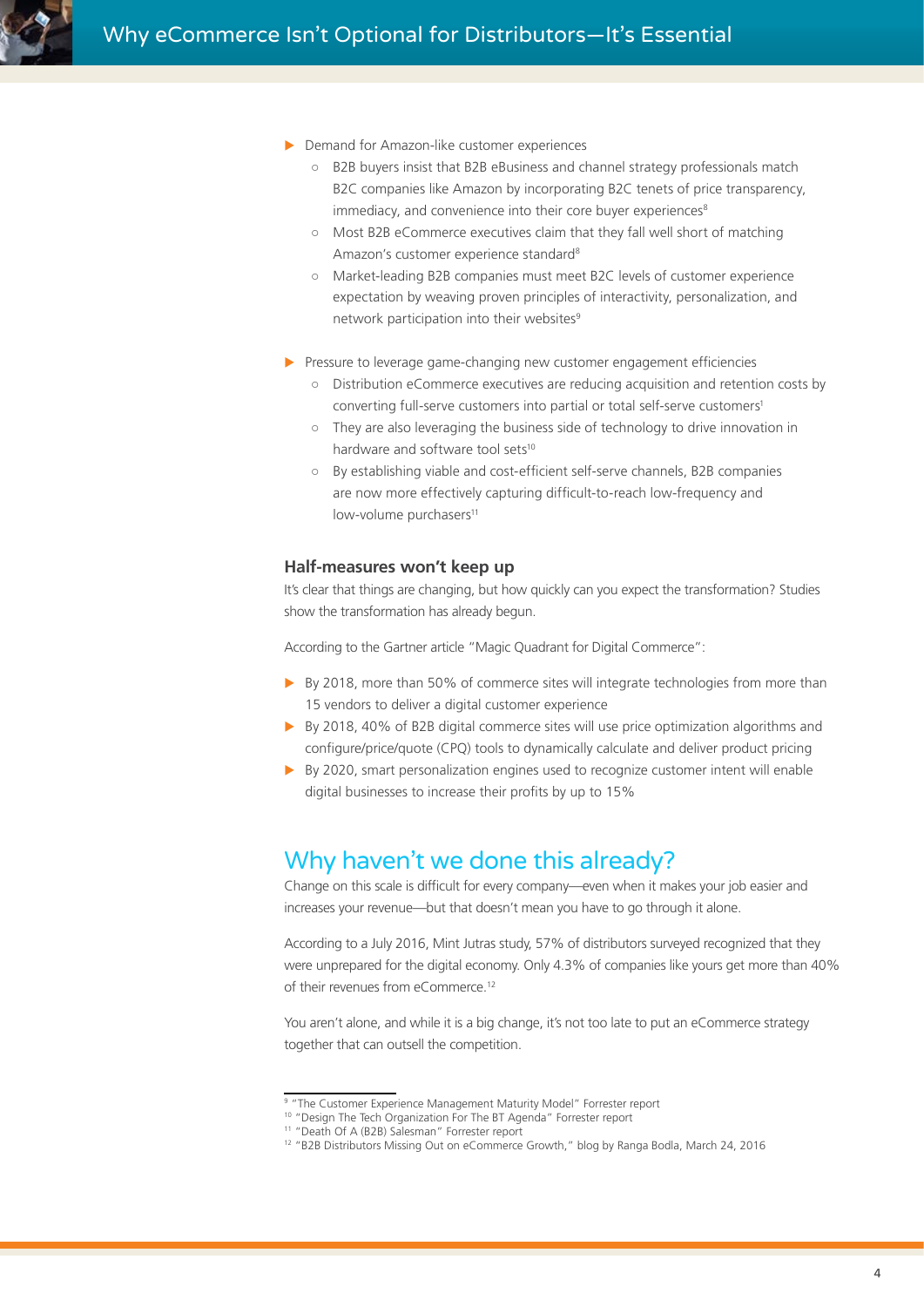

#### **Epicor gets your business ready**

If you want to compete with Amazon and Grainger, you need to get moving and keep moving, regardless of where you are in your eCommerce journey. Epicor offers an out-of-the-box eCommerce answer to getting there—Epicor Commerce Connect™ (ECC).

ECC is a cloud-based solution built on the Magento platform, which means your customers get a consumer-friendly shopping experience, and is supported by powerful B2B and B2C toolsets. It's mobile-ready and poised to boost your online presence, migrate customers to your website, and shorten the sales cycle. It's built to adapt—like you—to changing market conditions and designed to grow as you grow.

#### **Epicor is fully integrated with your back office**

Epicor Commerce Connect (ECC) makes things easier for your customers, and because it comes completely integrated with the Epicor Prophet 21 and Epicor Eclipse ERP system—and your backoffice operations—it can dramatically simiplify how you get things done.

It's scalable, simple, and so advanced that it eliminates the most risky and time-consuming element of eCommerce—the expensive custom work that connects your eCommerce system to your back office.

#### **Epicor offers your B2B customers a B2C buying experience**

What do you want when you're shopping online? You want to find what you're looking for, you want to buy what you're looking for, and you want it to be quick and easy. ECC gives your customers that very experience, offering open browsing, anonymous checkout, simple shopping carts for product groups and rebuys, recommendations and related-product suggestions, and multi-lingual/multi-currency options.

ECC makes your eCommerce site an effortless, intuitive user experience, including:

- $\blacktriangleright$  Previous purchases
- $\blacktriangleright$  Payment on account
- $\blacktriangleright$  Credit and debit card options
- $\blacktriangleright$  Shipping and billing addresses
- $\blacktriangleright$  Contact information
- $\blacktriangleright$  Easy logins

#### **Epicor is built for wholesale distributors**

Epicor has more than 40 years of experience helping distributors like you find the growth they want. We know what works and what doesn't when it comes to eCommerce and the cloud. We get the importance of mobile sales and critical field services. We understand advanced inventory management and the customer organization tools you use to keep things moving. We know what it means to need an answer—now—your business questions.

We are in the trenches of your industry, and we built Epicor Commerce Connect specifically for you.